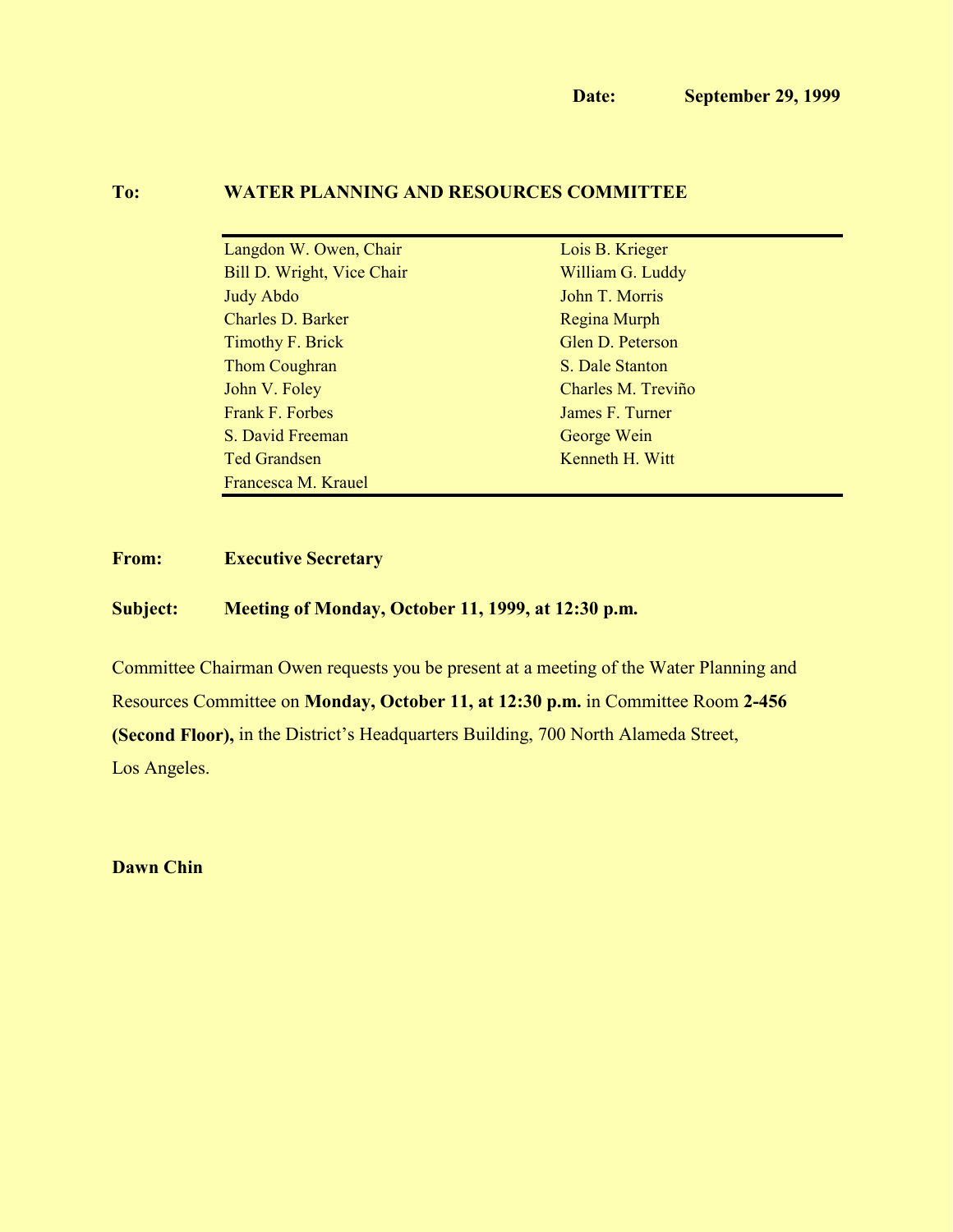

### *Water Planning and Resources Committee Meeting with Board of Directors\**



# **October 11, 1999 12:30 PM**

**MWD Headquarters Building** ! **Room 2-456, 2nd Floor** ! **700 N. Alameda Street** ! **Los Angeles, CA 90012**

*\*The Metropolitan Water District's Water Planning and Resources Committee meeting is noticed as a joint committee meeting with the Board of Directors for the purpose of compliance with the Brown Act. Members of the Board who are not assigned to the Water Planning and Resources Committee may attend and participate as members of the Board, whether or not a quorum of the Board is present. In order to preserve the function of the committee as advisory to the Board, members of the Board who are not assigned to the Water Planning and Resources Committee will not vote on matters before the Water Planning and Resources Committee.*

- **1. ADDITIONS TO THE AGENDA** (As required by Gov. Code, § 54954.2(b).)
- **2. OPPORTUNITY FOR MEMBERS OF THE PUBLIC TO ADDRESS THE COMMITTEE ON MATTERS WITHIN THE COMMITTEE'S JURISDICTION** (As required by Gov. Code, § 54954.3(a).)

### **3. APPROVAL OF THE MINUTES OF THE ADJOURNED REGULAR MEETING OF THE WATER PLANNING AND RESOURCES COMMITTEE HELD SEPTEMBER 13, 1999.**

### **4. OTHER MATTERS**

6I. Discussion of Bay-Delta related issues; including progress on developing and implementing the CALFED program; potential litigation regarding the EIR/EIS regarding the CALFED program; the State Water Resources Control Board's Phase 8 hearings to allocate responsibility to meet Bay-Delta environmental obligations. (WP&R) **[Conference with Legal Counsel—(1) Existing Litigation; Parties: Water Right Holders in Bay-Delta Watershed; to be heard in closed session pursuant to Gov. Code § 54956.9(a); SWRCB Consideration of Alternatives to Implement Water Quality Objectives for the Bay-Delta Estuary and Related Matters; (2) Anticipated Litigation (one potential case); Parties: CALFED State and Federal Agencies; including California Resources Agency; Litigation to Challenge the EIR/EIS Certified by the CALFED Agencies Regarding the CALFED Program; to be heard in closed session pursuant to Gov. Code § 54956.9(c)]**